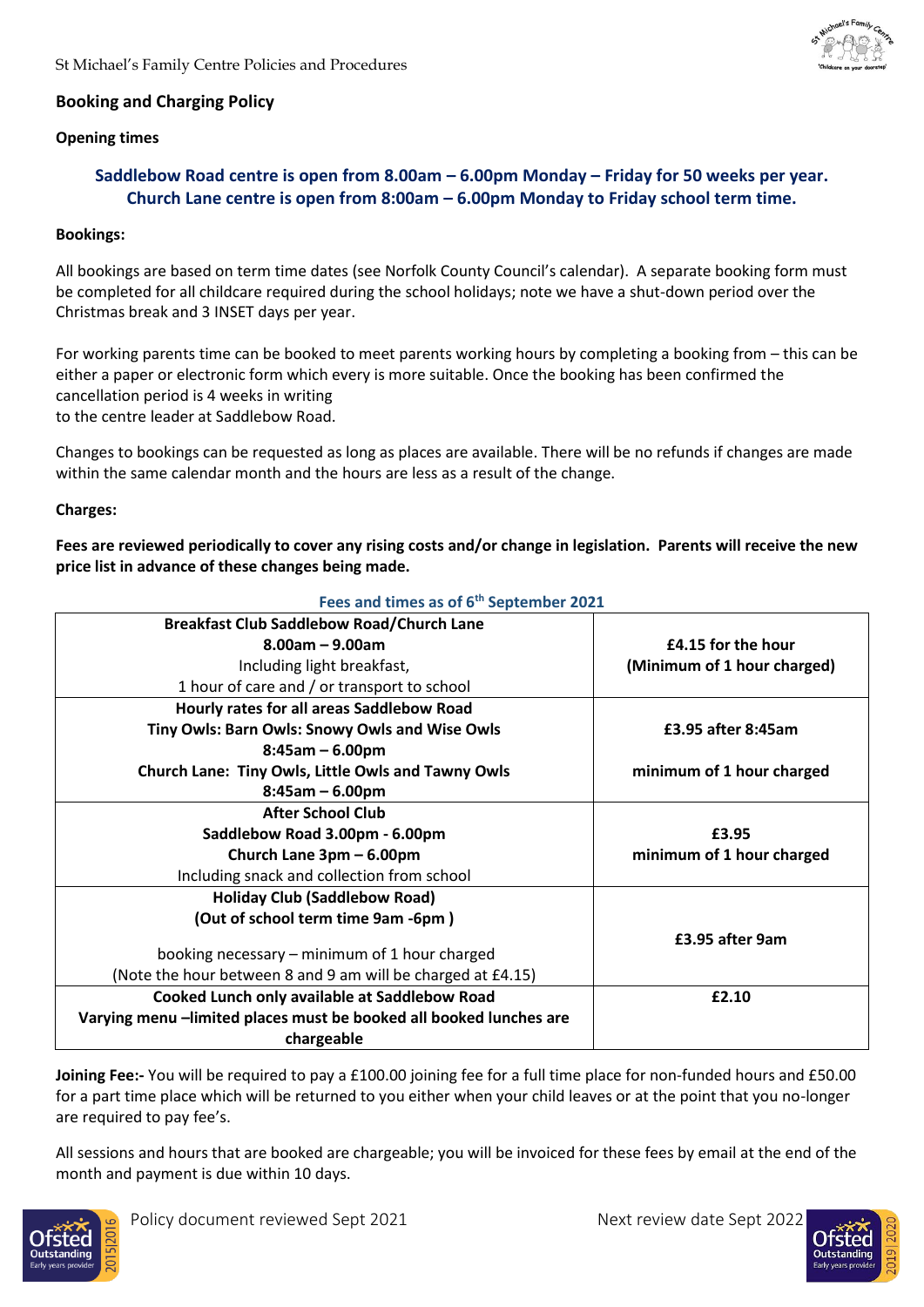

**Shift patterns:-** 50% of childcare fees will be charged for any unused hours a child does not attend due to alternating shift patterns.

**Absence for holiday or sickness:-** Payment for absence for holiday and sickness will apply as detailed. Sessions that are booked and not attended owing to illness will be charged at the normal hourly rate. Holiday in term time will be charged unless we have been notified 4 weeks in advance.

If a child is absent for more than four weeks and the centre lead at Saddlebow Road has not been informed as to why the child is absent – the place will be cancelled. Parents will have to inform the centre lead at Saddlebow Road in writing to hold a place for longer periods of non-attendance and discuss any payment required or the need to put child back onto the waiting list.

# **Early Years Education Funding places:**

The 15 hour 2, 3 and 4 year old free entitlements or 30 hour funded entitlement will be delivered consistently so that all children accessing these entitlements will receive the same high quality and access to provision, regardless of whether they opt to pay for additional hours, services, or meals.

Government funding is intended to be free at point of delivery and cover the cost to deliver 15 or 30 hours a week, high quality, flexible childcare only. It is not intended to cover the cost of meals, consumables, additional hours or additional services. A 'top up' fee is not charged unless additional hours are attended. Additional hours and services will be charged at the current hourly rate where hours are not funded as Early Education / 30 hour funded by the Local Authority.

Our notice period for Early Education / 30 hour funded places is four weeks.

Charges for additional services such as trips will be agreed in advance with families.

The following charges apply when taking a free funded entitlement place –

 Cost of Hot Lunch: £2.10 (It may be possible to waive or reduce these costs in exceptional circumstances, please discuss this with the centre lead).

Note Families are able to supply a packed lunch from home but we are unable to cook or reheat foods.

**Payment:**- All families will be issued an invoice monthly unless the balance equals zero. The invoice will be itemised to provide clear and transparent information concerning the charges as agreed in the parent contract. It will allow parents/carers to see that the entitlement is received completely free of charge and understand additional fees that have been applied. These invoices will be emailed at the end of each month period and payment is required in 10 days payment can be cash, by cheque, direct debit from your account or childcare vouchers.

# *None payment of fees will result in the child's place being withdrawn.*

Detailed receipts will be issued for all cash and cheque payments.

# **Overdue Fees:**

As a registered charity, we are dependent on the fees paid by the parents – as such prompt payment is essential. If fees are overdue – the following process will be followed: